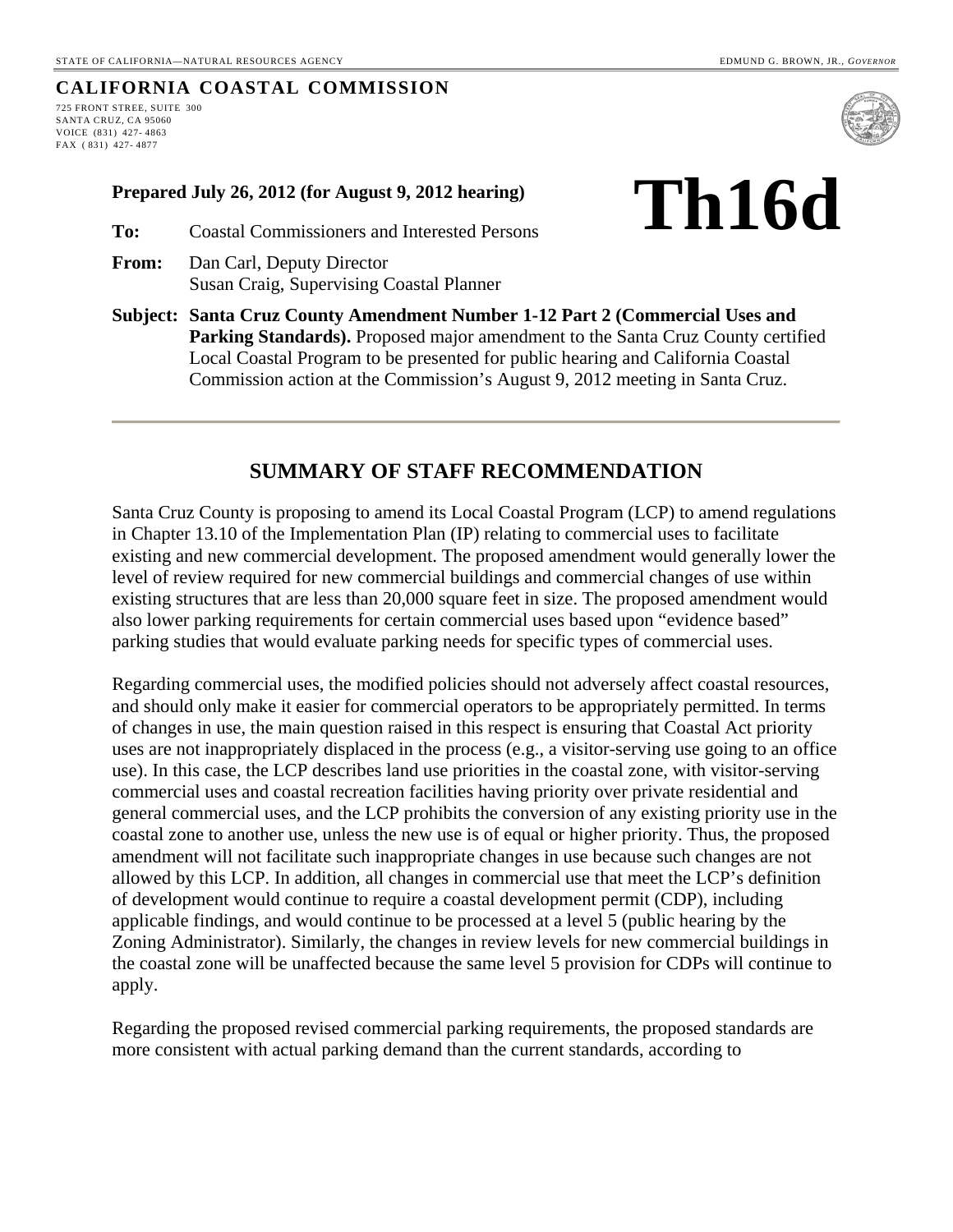International Traffic Engineers' data. The changes also provide for actual on the ground evidence to be the determining factor when parking reductions are allowed in shared parking situations, and provide greater detail on ensuring such arrangements are enforced (e.g., through actual contracts, etc.). Thus, the proposed amendment will provide commercial parking requirements that are anticipated to be adequate to meet parking demand, and thus will not result in any coastal resource impacts not addressed already by the LCP, including impacts to public access parking.

Staff recommends that the Commission find the proposed amendment consistent with and adequate to carry out the policies of the LUP, and that the Commission approve the IP amendment as submitted. The motion and resolution are found on page 3 below.

# **Staff Note: LCP Amendment Action Deadline**

This proposed LCP amendment was filed as complete on July 9, 2012. The proposed amendment affects the IP only, and the 60-day action deadline is September 7, 2012. Thus, unless the Commission extends the action deadline (it may be extended by up to one year), the Commission must take action on this LCP amendment at the August 2012 hearing.

# **TABLE OF CONTENTS**

# **EXHIBITS**

Exhibit 1: Proposed IP Amendment Exhibit 2: Applicable LCP LUP Provisions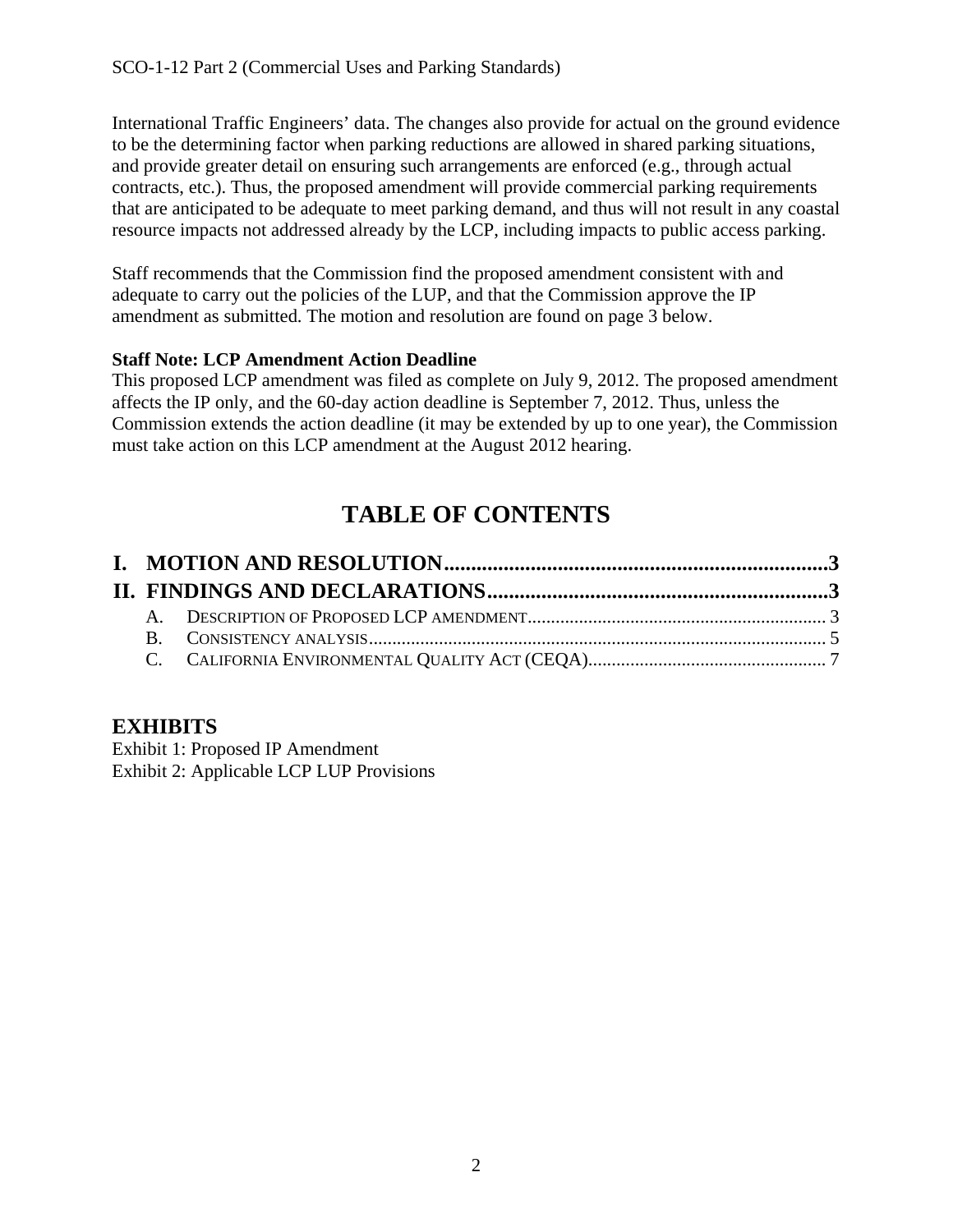# <span id="page-2-0"></span>**I. MOTION AND RESOLUTION**

#### **Motion:**

*I move that the Commission reject Implementation Plan Amendment Number SCO-1-12 Part 2 as submitted by Santa Cruz County.* 

Staff recommends a **NO** vote on the foregoing motion. Failure of the motion will result in certification of the implementation plan amendment as submitted and the adoption of the following resolution and findings. The motion passes only by an affirmative vote of a majority of the Commissioners present.

#### **Resolution:**

1

*The Commission hereby certifies Implementation Plan Amendment Number SCO-1-12 Part 2 as submitted by Santa Cruz County and adopts the findings set forth below on the grounds that the amendment is consistent with and adequate to carry out the certified Land Use Plan. Certification of the Implementation Plan amendment complies with the California Environmental Quality Act because either 1) feasible mitigation measures and/or alternatives have been incorporated to substantially lessen any significant adverse effects of the plan on the environment, or 2) there are no further feasible alternatives or mitigation measures which could substantially lessen any significant adverse impact which the Implementation Plan Amendment may have on the environment.* 

# <span id="page-2-1"></span>**II. FINDINGS AND DECLARATIONS**

# <span id="page-2-2"></span>**A. DESCRIPTION OF PROPOSED LCP AMENDMENT**

The proposed amendment would amend regulations in Chapter 13.10 of the LCP's Implementation Plan (IP) relating to commercial uses to facilitate existing and new commercial development. Specifically, the proposed amendment would generally lower the level of review<sup>[1](#page-2-3)</sup> required for commercial changes of use within existing structures that are less than 20,000 square feet in size. The proposed amendment would also lower parking requirements for certain commercial uses based upon "evidence based" parking studies that would evaluate parking needs for specific types of commercial uses.

<span id="page-2-3"></span><sup>&</sup>lt;sup>1</sup> Santa Cruz County has application, processing, and review requirements for any permit application, approval, or policy amendment. These requirements vary with the complexity of the project involved and the amount and type of public participation required. There are two basic types of permits and approvals: administrative permits and approvals and public hearing permits and approvals. Approval levels 1 through 4 are considered administrative and projects that fall into use approval levels 1 through 4 are considered principally permitted unless the use charts specify that they are not. Use approval levels 5 through 7 require a public hearing. Projects that require a use approval of level 5 through level 7 are considered a conditional use and may be appealed to the Commission on that basis.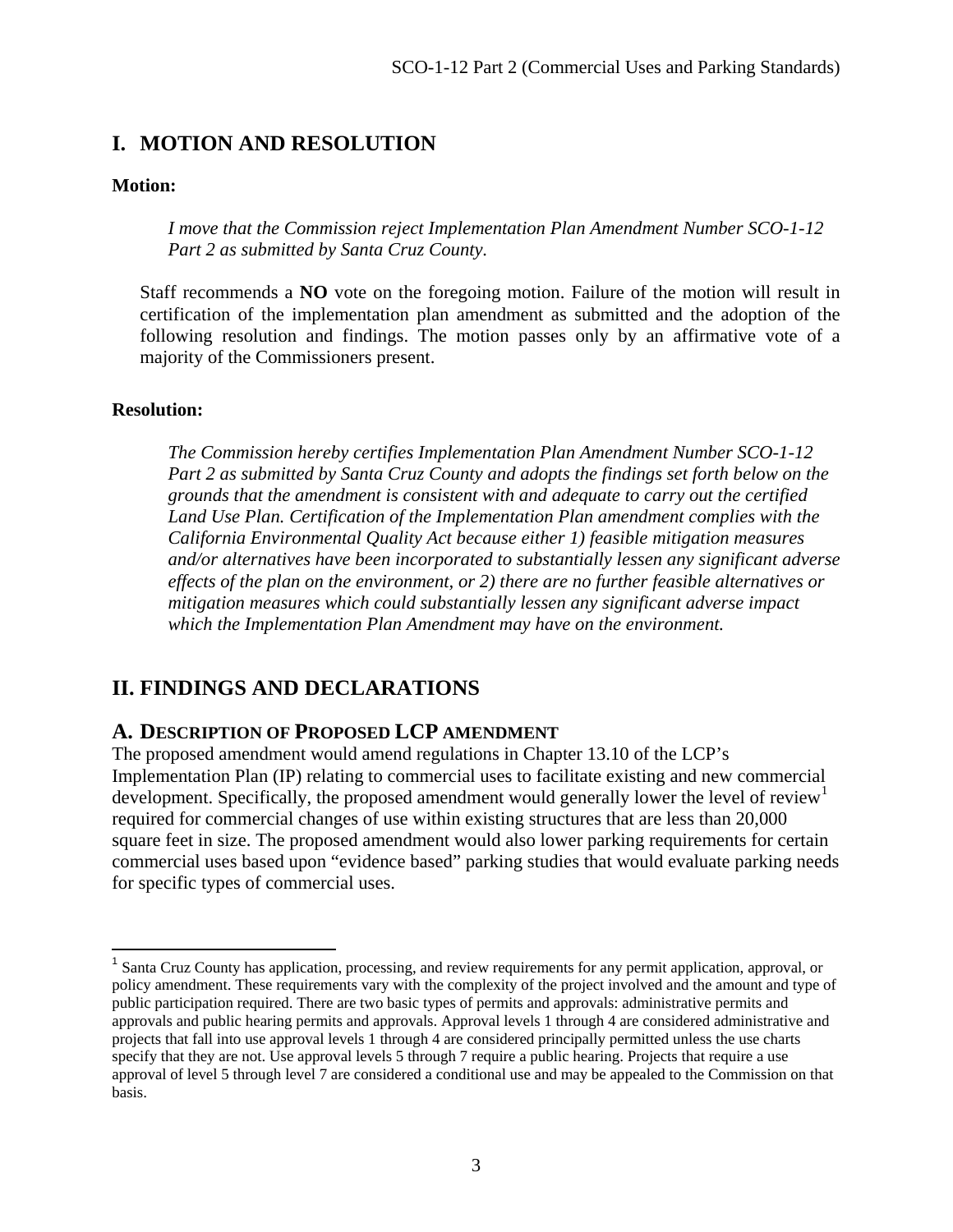Specifically, for new commercial buildings or commercial changes in use in existing buildings, the proposed amendment would:

- For new commercial buildings, allow administrative discretionary review (Level 4) instead of a public hearing before the Zoning Administrator (Level 5) for new projects up to 5,000 square feet (increased from 2,000 square feet). For projects 5,000 to 20,000 square feet, a Level 5 use approval would replace the requirement for discretionary review with a public hearing before the Planning Commission (Level 6). Projects larger than 20,000 square feet would continue to be heard by the Planning Commission.
- Expand Level 1 approvals for changing from one commercial use in an existing building to another commercial use in the same building (with no intensification in use) in all Town Plan, Village Plan, and Specific Plan areas, in all commercial zones except for the  $C-4<sup>2</sup>$  $C-4<sup>2</sup>$  $C-4<sup>2</sup>$  (Commercial Services District), which would require a Level 4 approval for such change in use.
- Allow Level 1 change of use approvals in the  $CT^3$  $CT^3$  (Tourist Commercial) and VA<sup>[4](#page-3-2)</sup> (Visitor Accommodation) commercial districts when there is no intensification of use from a previously permitted use; allow a Level 4 approval in the same zoning districts when there is an intensification that results from change of use.
- When changing from a use not previously approved by a valid development (use) permit, allow Level 4 approvals for changes of use in buildings that are less than 20,000 square feet and Level 5 approvals for changes of use in buildings larger than 20,000 square feet, in the CT and VA districts.

The proposed amendment would also alter the LCP's commercial parking standards as follows:

- Require new parking only for added floor area or increased intensity of use.<sup>[5](#page-3-3)</sup>
- Reduce the parking requirement for retail and office uses from 1 space per 200 square feet to 1 space per 300 square feet.

<span id="page-3-0"></span> $\overline{a}$  $2^2$  The C-4 District allows heavy commercial/light industrial uses such as building material suppliers, auto repair, freight terminals, etc.

<span id="page-3-1"></span><sup>&</sup>lt;sup>3</sup> The CT District allows for a narrow range of visitor serving uses in appropriate locations in the County on major transportation corridors or in commercial centers. Visitor serving uses allowed in this zone district include primarily food services, auto fueling, visitor accommodations, and related accessory uses.

<span id="page-3-2"></span><sup>&</sup>lt;sup>4</sup> The VA District allows for a broad range of overnight or extended stay lodging for visitors and limited appurtenant uses, and recognizes these uses as commercial uses.

<span id="page-3-3"></span><sup>&</sup>lt;sup>5</sup> Under the current LCP, when an expanded intensified requires additional parking, the parking requirement is based on the entire area of the use.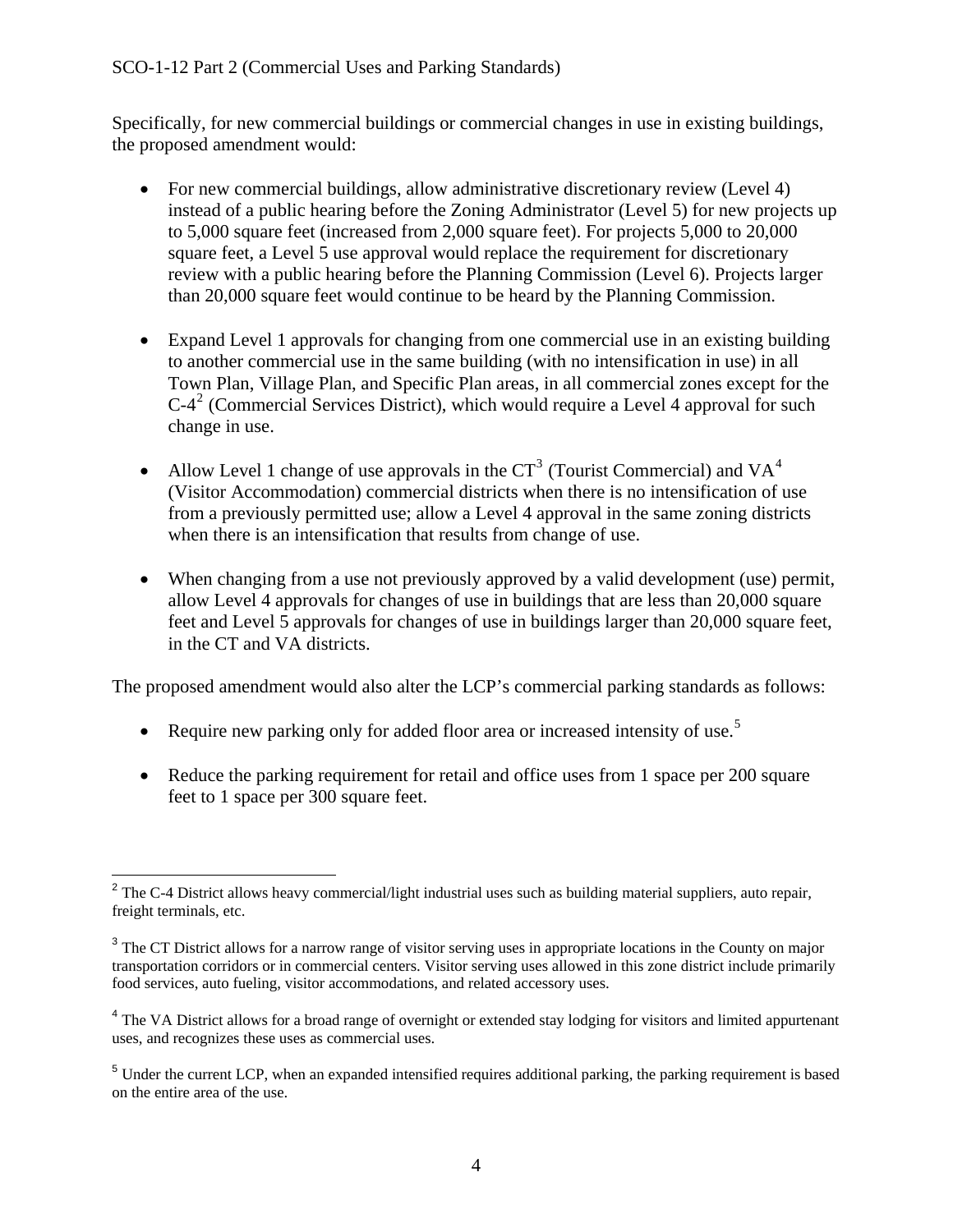- Add the parking requirement for supermarkets and convenience stores to be 1 space per 200 square feet.
- For medical offices, change from a practitioner-based parking standard to 1 space per 225 square feet.
- Establish criteria for evaluating shared commercial parking; remove numeric limits on parking reduction proposals but require submittal of a parking study (unless waived by the Planning Director) and establish criteria for evaluating parking reductions.
- Remove the limit on parking reductions enabled by transportation and parking demand management programs. Currently parking standards may be relaxed by no more than 20% through implementation of transportation and parking demand management programs at a given project site. The proposed amendment would remove this 20% limitation, while requiring any proposed reduction of greater than 20% include evidence supporting the validity of a larger reduction.

Please see Exhibit 1 for the proposed amendment text.

# <span id="page-4-0"></span>**B. CONSISTENCY ANALYSIS**

#### **Standard of Review**

The proposed amendment affects the IP component of the Santa Cruz County LCP. The standard of review for IP amendments is that they must be consistent with and adequate to carry out the policies of the certified Land Use Plan (LUP). Please see Exhibit 2 for the applicable LUP policies.

#### **IP Amendment Consistency Analysis**

#### *Commercial Changes in Use and New Buildings*

The proposed amendment is part of an ongoing County effort to make the County's land use regulations reflect common practice and to make the regulations easier to understand, use, and apply. A primary concern of business owners in Santa Cruz County is the difficult and often unpredictable planning process involved in changing from one commercial use to another in an existing commercial building. Currently in certain zoning districts, changes of use may be considered with a streamlined review process than can be completed within a week's time. As proposed, this Level 1 review process would be expanded to include all town plan and specific plan areas, and to include additional zoning districts, facilitating transition from one commercial use to another when no intensification of use would occur. Changes of use that lead to an intensification of use or change from a use not approved by a valid permit to an allowed use in the zoning district would generally require a level 4 review for uses in buildings less than 20,000 square feet in size, and a level 5 or level 6 review (public hearing required) for uses in buildings greater than 20,000 square feet in size (except for the PA zoning district, where only a level 4 review would be required).

LCP Policy 2.22.1 (see page 2 of Exhibit 2) describes the land use priorities in the coastal zone. Specifically, private residential, general industrial and general commercial uses are given the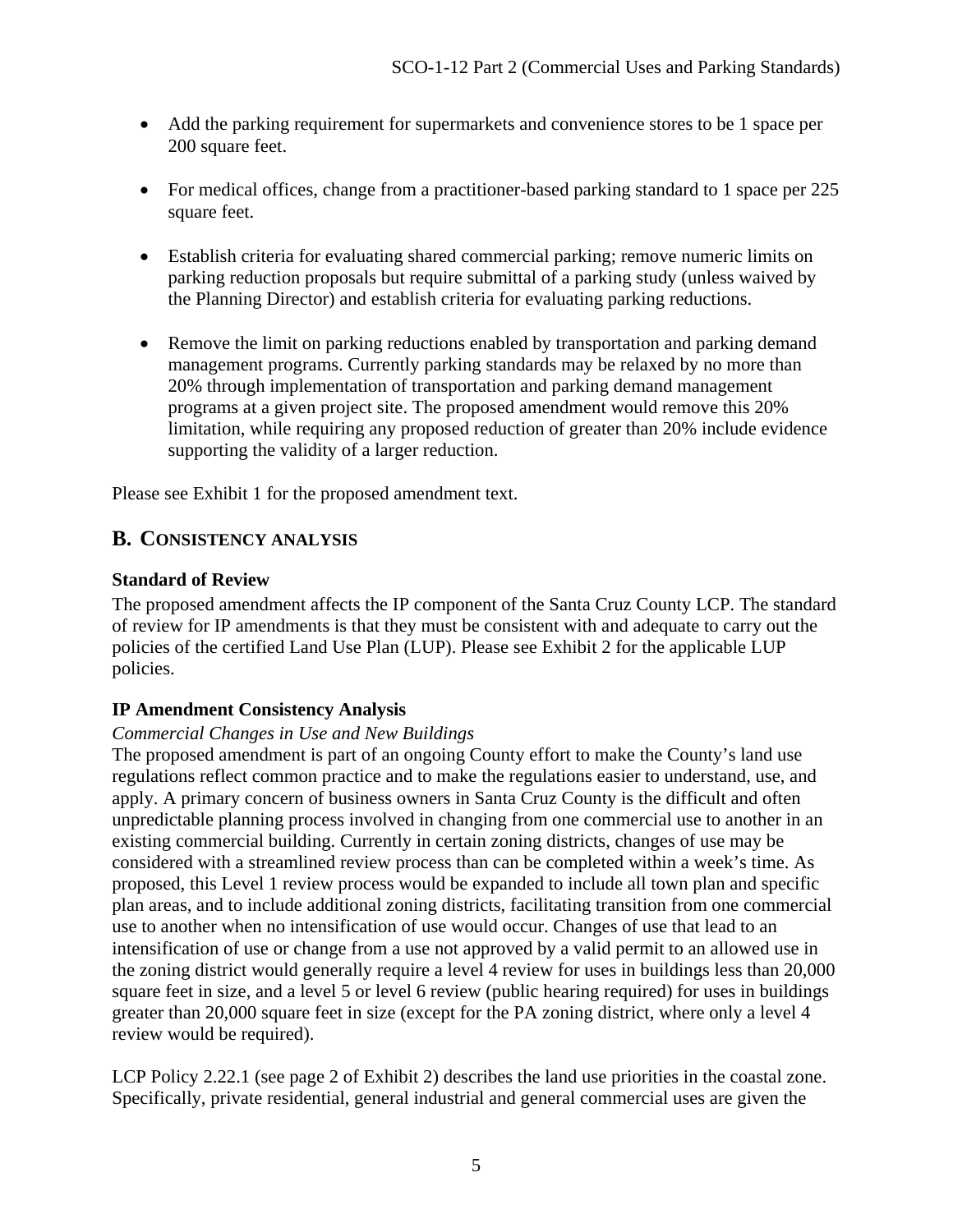lowest priority in the coastal zone. Visitor-serving commercial uses and coastal recreation facilities have priority over private residential and general commercial uses. One concern is that the proposed amendment could allow a change in use from a higher priority use to a lower priority use. However, this concern is allayed by LCP Policy 2.22.2 (see page 2 of Exhibit 2), which prohibits the conversion of any existing priority use in the coastal zone to another use, unless the new use is of equal or higher priority. Thus, the proposed amendment will not facilitate inappropriate changes in use from higher priority to lower priority uses because such changes are not allowed by this LCP

A potential issue raised by this component of the proposed amendment is that the majority of the commercial changes of use within an existing structure would constitute an administrative review (i.e. Level 1 to Level 4), without a public hearing requirement. However, the LCP's definition of "development" (see page 3 of Exhibit 2) in the coastal zone is equivalent to the Coastal Act's definition of development and includes a "change in the density or intensity of use of land..." Thus a change in use that leads to intensification of use meets the LCP's definition of development and requires a CDP, which requires a public hearing. On the other hand, LCP Implementation Plan Section 13.20.100(A)<sup>[6](#page-5-0)</sup> (see pages 3-4 of Exhibit 2) requires that all coastal zone development that meets the definition of development be processed with a CDP at a Level 5 (public hearing by the Zoning Administrator). Thus, in the coastal zone, IP Section 13.20.100 will apply and changes in commercial use that include an intensification of use will require a CDP, with all the applicable required findings, and will need to be processed at a Level 5. Similarly, the changes in review levels for new commercial buildings in the coastal zone will be unaffected as the same level 5 provision for CDPs will continue to apply.

This portion of the proposed amendment will streamline the permitting process for commercial changes of use within existing structures with respect to the level of review required, and the amendment does not raise significant coastal resource issues.

# *Parking Standards*

 $\overline{a}$ 

The proposed amendment would reduce the amount of parking required for business offices, medical offices, and retail shops, and, to facilitate changes of use, establish one parking standard (one space per 300 square feet) for retail and office uses.

In areas directly along the coastline, reducing parking requirements for commercial uses can negatively affect public access if a lack of adequate onsite commercial parking results in commercial parking being forced onto street parking, affecting general public parking, including parking for people going to the beach (see page 3 of Exhibit 2 for applicable LCP public access policies and objectives). In this case, however, the proposed reductions in parking requirements for offices, medical offices, and retail are based on evidence indicating that the proposed standards are more consistent with actual parking demand than the current standards, according to International Traffic Engineers' data. Thus, the proposed amendment will provide commercial

<span id="page-5-0"></span><sup>&</sup>lt;sup>6</sup> This IP Section makes an exception for residential and accessory structures less than 500 square feet and outside the appeal jurisdiction of the Coastal Commission, which can be processed at a Level 4. This exception is inconsistent with the Coastal Commission Regulations (Title 14, Division 5.5). This inconsistency will be addressed in an update to Chapter 13.20 (Coastal Zone Regulations) of the LCP, which is underway at the County now and will be before the Commission in the near future.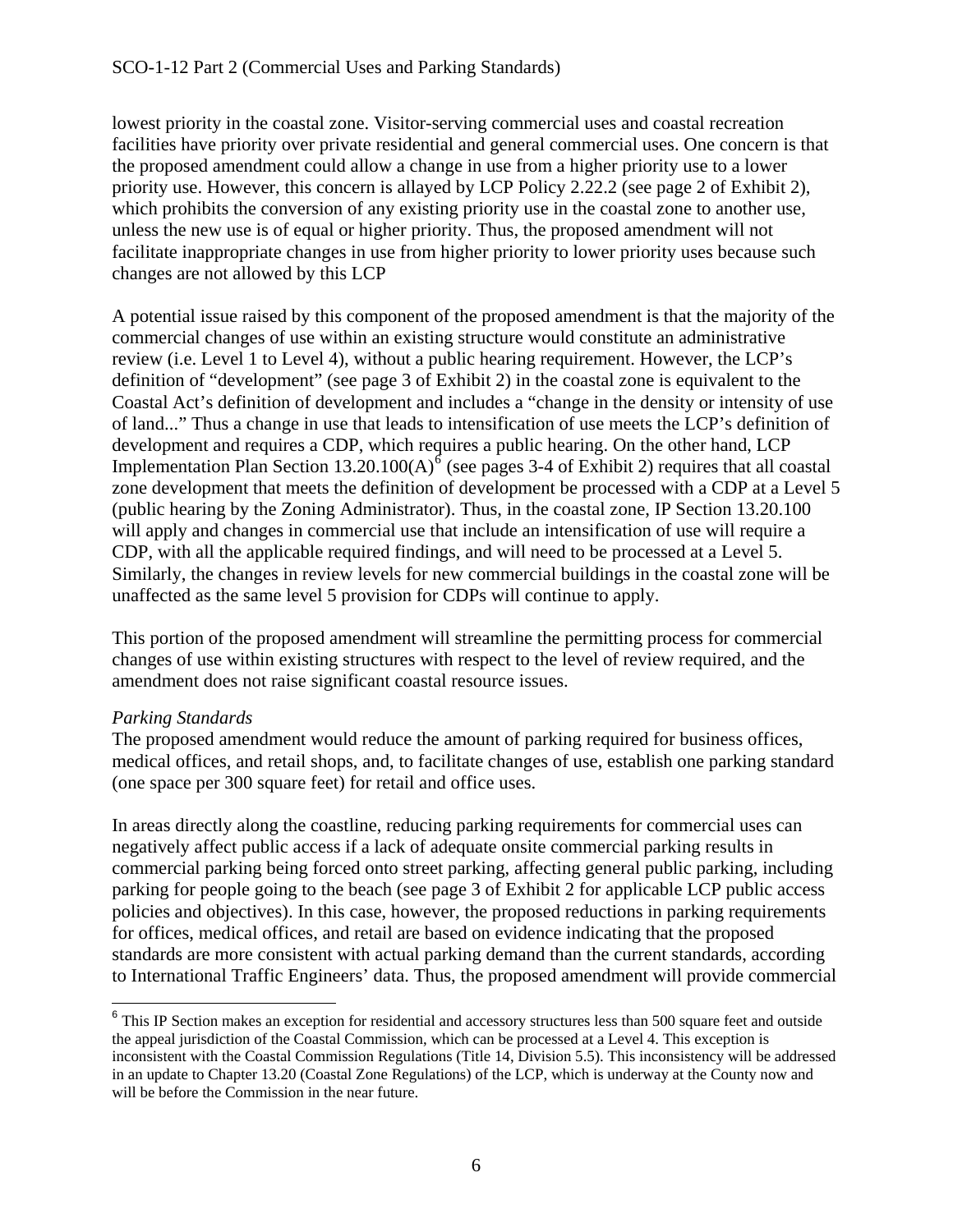parking requirements that are anticipated to be adequate to meet parking demand, and the proposed amendment should not result in any impacts to public access. The changes also provide for actual on the ground evidence to be the determining factor when parking reductions are allowed in shared parking situations, and provide greater detail on ensuring such arrangements are enforced (e.g., through actual contracts, etc.).

This portion of the proposed amendment will streamline and simplify the parking standards for commercial uses, will allow greater flexibility in shared parking plans, remove the cap on adjustments associated with transportation demand management, and allow minor reductions in parking to facilitate accessibility upgrades. The proposed changes will not have significant impacts to public access, and does not otherwise raise significant coastal issues. Thus the proposed amendment, as submitted, is consistent with the County's LUP.

# <span id="page-6-0"></span>**C. CALIFORNIA ENVIRONMENTAL QUALITY ACT (CEQA)**

The Coastal Commission's review and development process for LCPs and LCP amendments has been certified by the Secretary of Resources as being the functional equivalent of the environmental review required by CEQA. Local governments are not required to undertake environmental analysis of proposed LCP amendments, although the Commission can and does use any environmental information that the local government has developed. CEQA requires that alternatives to the proposed action be reviewed and considered for their potential impact on the environment and that the least damaging feasible alternative be chosen as the alternative to undertake.

Santa Cruz County adopted a Negative Declaration for the proposed IP amendment and in doing so found that the amendment would not have significant adverse environmental impacts. This report has discussed the relevant coastal resource issues with the proposal. All public comments received to date have been addressed in the findings above. All above findings are incorporated herein in their entirety by reference.

As such, there are no additional feasible alternatives or feasible mitigation measures available which would substantially lessen any significant adverse environmental effects which approval of the amendment would have on the environment within the meaning of CEQA. Thus, the proposed amendment will not result in any significant environmental effects for which feasible mitigation measures have not been employed consistent with CEQA Section 21080.5(d)(2)(A).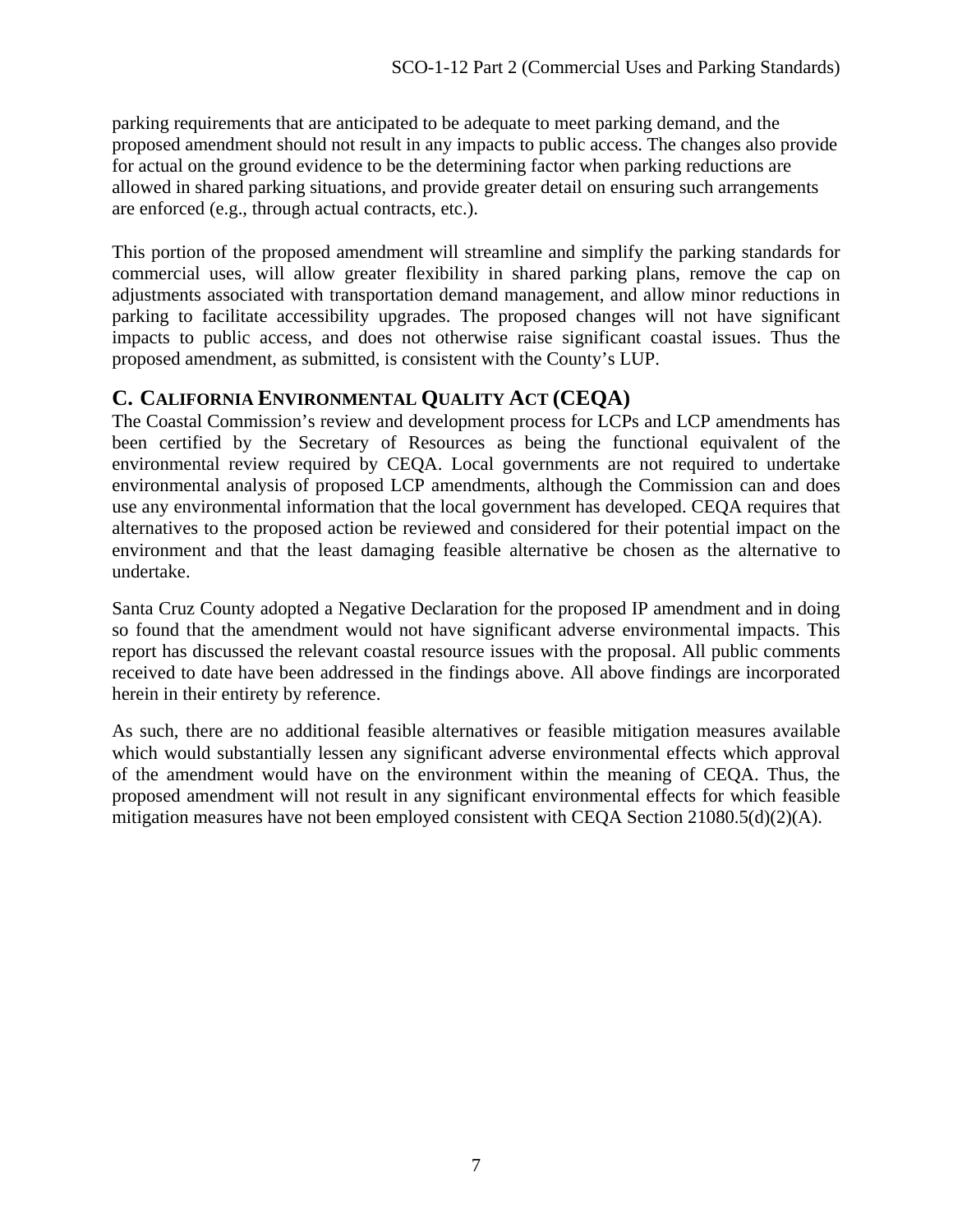The "KEY" and the section under the subheading, "Commercial change of use within existing structures," both of the "Commercial Uses Chart" of Subdivision (b) of Section 13.10.332, are hereby amended to read as follows:

#### **Commercial Uses Chart**

#### KEY:

 $A = Use must be ancillary and incidental to a principal permitted use on the site$ 

 $P = Principal$  permitted use (see Section 13.10.332(a)); no use approval necessary if "P" appears alone

- $1 =$  Approval Level I (administrative, no plans required)
- $2 =$  Approval Level II (administrative, plans required)
- $3 =$  Approval Level III (administrative, field visit required)
- $4 =$  Approval Level IV (administrative, public notice required)
- $5 =$  Approval Level V (public hearing by Zoning Administrator required)
- $6 =$  Approval Level VI (public hearing by Planning Commission required)
- 7 = Approval Level VII (public hearing by Planning Commission and Board of Supervisors required)
- $=$  Use not allowed in this zone district
- $*$  = Level IV for projects of less than  $2,000-5,000$  square feet
	- $=$  Level V for projects of  $2,000$  5,000 to 20,000 square feet
	- $=$  Level VI for projects of 20,000 square feet and up

| <b>USE</b>                                                                                                                                                                                                                                                                                                 | PA | VA           | CT           | $C-1$        | $C-2$        | $C-4$    |
|------------------------------------------------------------------------------------------------------------------------------------------------------------------------------------------------------------------------------------------------------------------------------------------------------------|----|--------------|--------------|--------------|--------------|----------|
| Commercial change of use within existing<br>structures:                                                                                                                                                                                                                                                    |    |              |              |              |              |          |
| Change of use in accordance with an approved<br>master occupancy program                                                                                                                                                                                                                                   | 1  | $\mathbf{1}$ | $\mathbf{1}$ | $\mathbf{1}$ | 1            |          |
| Change of use within subject to the Felton or Ben<br>Lomond Ttown plan areas of the San Lorenzo<br>Valley, the Boulder Creek Specific Plan or the<br>Soquel, Seacliff or Aptos village plan, to a use in<br>conformance with a the Town-applicable Pplan<br>and not resulting in an intensification of use | 1  | $\mathbf{1}$ | $\mathbf{1}$ | 1            | 1            | 14       |
| Change from a use conforming to a valid<br>development (use) permit, to another use allowed<br>in the zone district which will not result in an<br>intensification of use                                                                                                                                  | 1  | $4/5/6*1$    | $4/5/6*1$    | $\mathbf{1}$ | $\mathbf{1}$ | $4/5/6*$ |
| Change from a use conforming to a valid<br>development (use) permit, to another use allowed<br>in the zone district which will result in an<br>intensification of use                                                                                                                                      | 4  | $4/5/6*$     | $4/5/6*$     | 4            | 4            | $4/5/6*$ |
| Change from a use not approved by a valid                                                                                                                                                                                                                                                                  |    |              |              |              |              |          |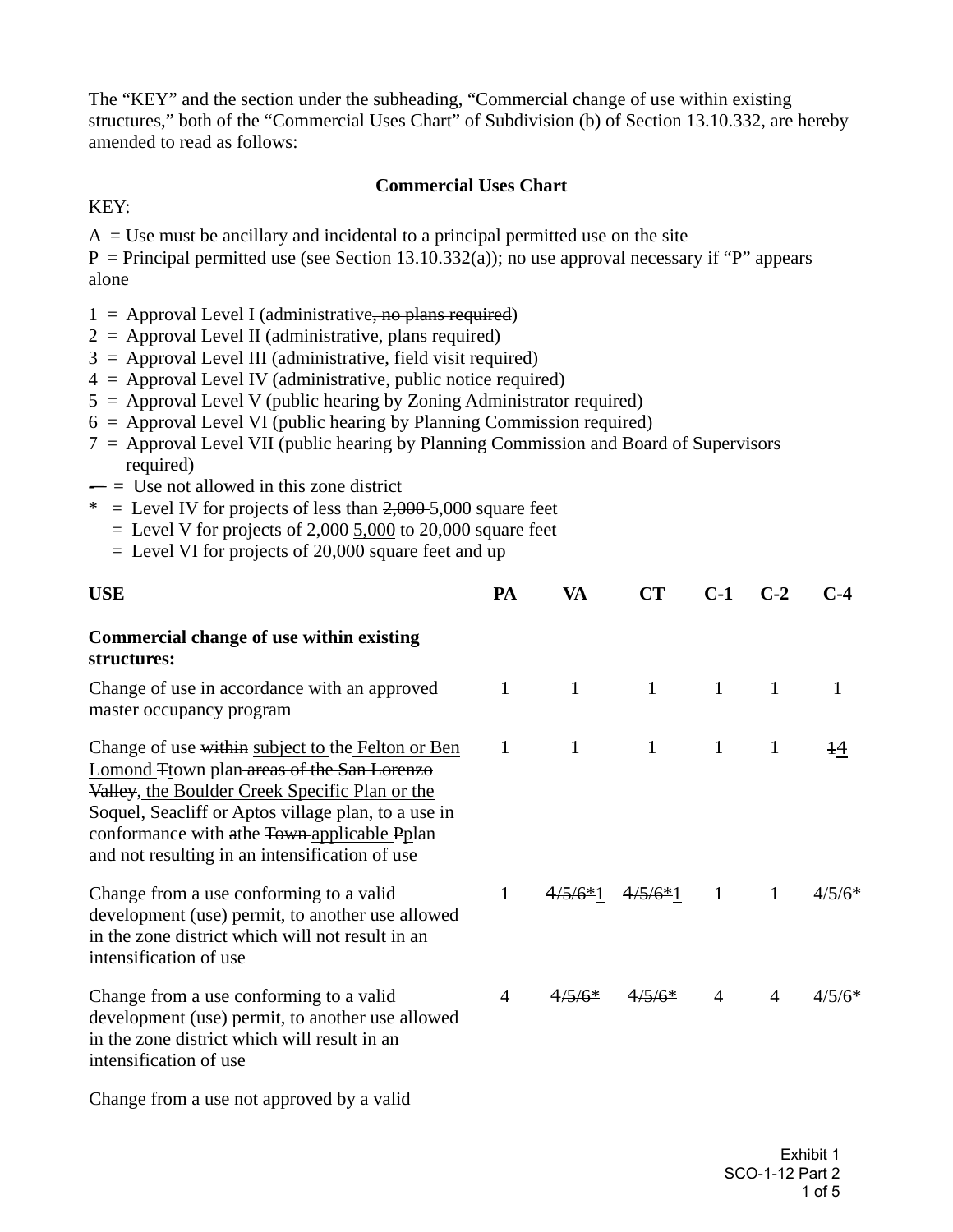development (use) permit, to another use allowed in the zone district for projects of:

| uUnder <del>2,000 5</del> ,000 sq. ft. | 34 |    |    | 34 | 34 |  |
|----------------------------------------|----|----|----|----|----|--|
| $2,000-5,000-20,000$ sq. ft.           |    | 54 | 54 |    |    |  |
| $\Theta$ over 20,000 sq. ft.           |    | 65 | 65 |    |    |  |

(For legal, nonconforming uses, see Sections 13.10.260 and .2621 for additional requirements)

Subdivision (a) of Section 13.10.551, "Off-street parking facilities required," of the Santa Cruz County Code, is hereby amended to read as follows:

In all districts, in connection with every use, there shall be provided at the time of initial occupancy of a site, or  $\Theta$  construction of a structure, or  $\theta$  a major alteration, or enlargement of a site or structure, offstreet parking space for automobiles and bicycles in accordance with requirements prescribed in this Chapter, except as otherwise provided in this paragraph and as provided in (c) below for historic resources, as defined in Section 16.42.030. For the purposes of this Chapter, "parking space" shall mean a space conforming to the standards set forth in Section 13.10.554 and maintained open, clear and available for the parking of motor vehicles. Also, for the purpose of this chapter the term "major alteration or enlargement" shall mean a change of use or an addition, remodel or change of residential use which would increase the number of parking spaces required by not less more than 10 percent of the total required;, or an addition, remodel or change of non-residential use which would increase the number of required parking spaces by both more than 10 percent and more than two spaces. and the term "bicycle" shall include mopeds as defined in the California Vehicle Code. If, in the application of the requirements of this Chapter, a fractional number is obtained, one parking space shall be provided for a fraction of one-half or more, and no parking spaces shall be required for a fraction of less than one-half.

For any major alteration or enlargement affecting a non-residential structure or use for which the existing parking is or would become nonconforming, additional off-street parking shall be required only for the additional increment of square footage or use.

 The planning director may authorize a reduction in the number of parking spaces in an existing parking area, to the extent necessary and appropriate to provide accessibility upgrades to existing buildings or parking areas in accordance with building code requirements.

> Exhibit 1 SCO-1-12 Part 2 2 of 5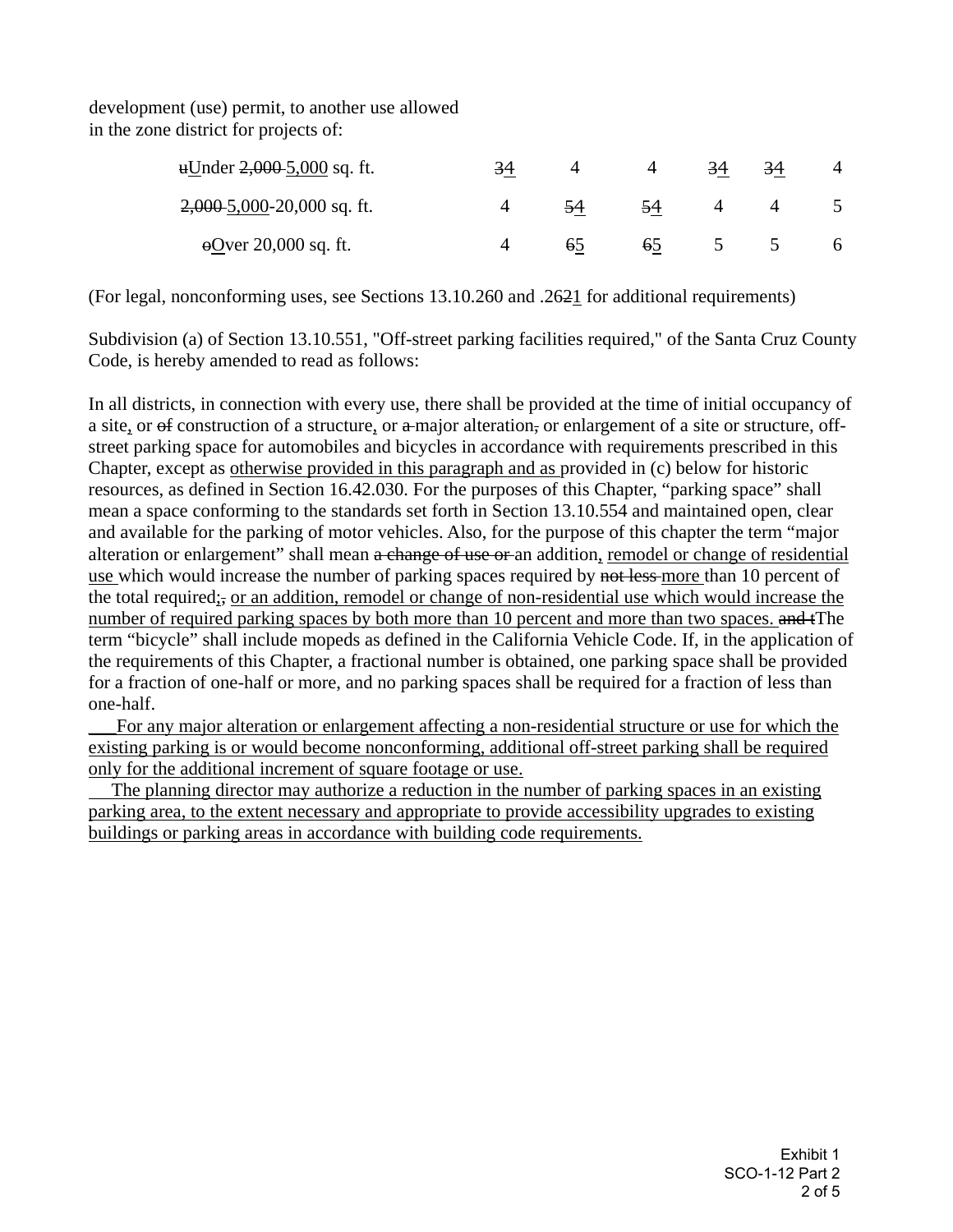In Subdivision (b) of Section 13.10.552, "Schedule of off-street parking space requirements," of the Santa Cruz County Code, the use "Supermarkets, convenience stores" is hereby added after the use "Retail stores and service establishments;" and the uses "Business Offices," "Medical Offices," "Libraries, museums, art galleries" and "Retail stores and service establishments" and associated footnotes, are hereby amended, to read as follows:

| <b>USE</b>                                                       | <b>REQUIREMENTS</b>                                                                                                                                                                                                                                                  |                       |                                                                                       |  |  |
|------------------------------------------------------------------|----------------------------------------------------------------------------------------------------------------------------------------------------------------------------------------------------------------------------------------------------------------------|-----------------------|---------------------------------------------------------------------------------------|--|--|
|                                                                  | <b>Auto Parking Spaces</b>                                                                                                                                                                                                                                           |                       | <b>Bicycle Parking</b><br><b>Spaces</b>                                               |  |  |
| <b>Business Offices</b>                                          | 1 per 200300 sq. ft. (18.6 sq. meters) of<br>gross floor area*                                                                                                                                                                                                       |                       | 1 per 1000 sq. ft. (92.9)<br>sq. meters) of gross<br>floor area*; $2$ minimum         |  |  |
| <b>Medical Offices</b>                                           | Number of Practitioners**<br>$\overline{1}$<br>$\mathcal{I}$<br>$\overline{2}$<br>$+3$<br>$\overline{3}$<br>17<br>$\overline{4}$<br>2 <sub>1</sub><br>5<br>25<br>+5 spaces for each addt'l<br>practitioner<br>1 per 225 sq. ft. of gross floor area; two<br>minimum* | <b>Spaces</b><br>Req. | 1 per 1000 sq. ft. (92.9)<br>sq. meters) of gross<br>floor area*; 2 minimum           |  |  |
| Libraries, museums, art<br>galleries                             | 1 per 300 sq. ft. $(27.9 \text{ sq. meters})$ of gross<br>floor area*                                                                                                                                                                                                |                       | 1 per 1000 sq. ft. of<br>gross floor area (92.9<br>$\frac{sq.$ meters)*; 2<br>minimum |  |  |
| Retail stores and<br>service establishments                      | 1 per 200300 sq. ft. (18.6 sq. meters) of<br>gross floor area*; $\frac{3}{2}$ minimum                                                                                                                                                                                |                       | 1 per 1000 sq. ft. (92.9)<br>sq. meters) of gross<br>floor area*; 2 minimum           |  |  |
| Supermarkets,<br>convenience stores                              | 1 per 200 sq. ft. of gross floor area*                                                                                                                                                                                                                               |                       | <u>1 per 1000 sq. ft. (92.9</u><br>sq. meters) of gross<br>floor area*; 2 minimum     |  |  |
| * Exclude any floor area used only for storage or truck loading. |                                                                                                                                                                                                                                                                      |                       |                                                                                       |  |  |

\*\* Practitioners shall include, but not be limited to, doctors, hygienists, hypnotists and others providing health related services.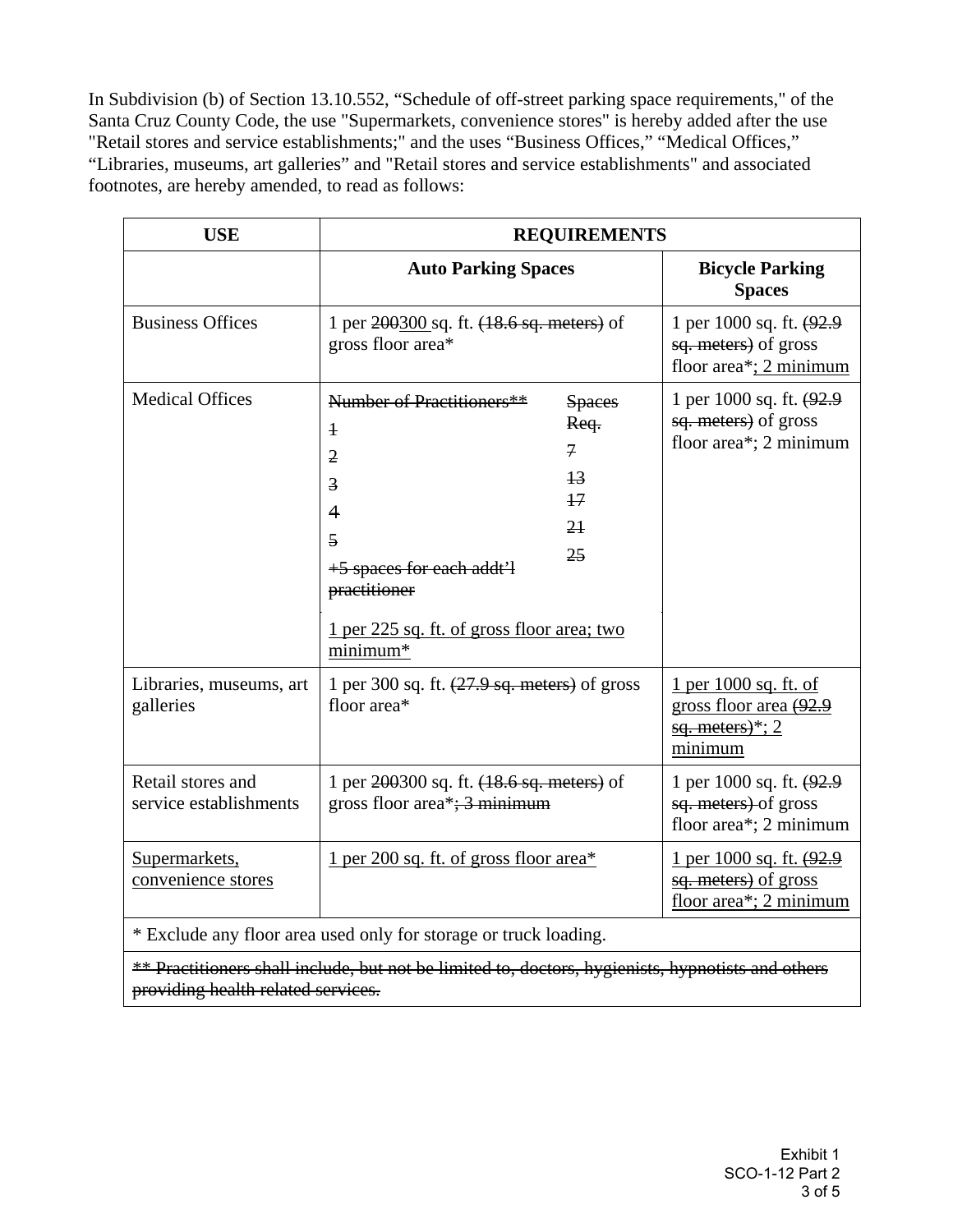Subdivision (c) of Section 13.10.552, "Schedule of off-street parking requirements", of the Santa Cruz County Code, is hereby amended to read as follows:

 (c) Other Uses. Any use not specified in this schedule shall require the same number of spaces as the most similar use, as determined by the Approval Body or, if it can be shown that a use is not expected to utilize the required number of spaces, and assurance is given by recorded indenture, or other means, that the required number of spaces will be provided when the use or circumstances of occupancy change, then a different parking requirement may be authorized by a Level VIV Approval.

The title of Section 13.10.553, "Variations to requirements," is hereby amended to read as follows:

#### **13.10.553 Variations to Alternate parking requirements.**

Subdivision (b) of Section 13.10.553, "Variations to requirements," of the Santa Cruz County Code, is hereby amended to read as follows:

(b) Reductions in Required Shared Parking. Parking facilities reductions for two or more uses that participate in a parking agreement share parking may be shared thereby reducing the overall parking requirement for the uses if their entrances are located within three hundred (300) feet of the parking facility, if their hours of peak parking do not coincide, and/or it can be demonstrated that the nature or number of uses of the facilities will result in multipurpose trips authorized by a Level 4 Use Approval. The total number of spaces required for all uses sharing the parking may be reduced to no less than the number of spaces required for the single use among those proposed which is required to provide the most parking. Where the shared parking involves two or more separately owned properties, the owners of the properties shall enter into a legal agreement that describes access, use and maintenance of the shared parking. The reduction(s) shall be quantitatively justified by one or more of the following criteria applied to the participating uses:

|  | $\alpha$ Reductions in the total number of parking spaces may be made according to the following table: |  |
|--|---------------------------------------------------------------------------------------------------------|--|
|  | Reductions in the total number of parking spaces may be made according to the following table.          |  |
|  |                                                                                                         |  |

| Number of<br>independent<br>property users | <b>Reduction allowed</b> |
|--------------------------------------------|--------------------------|
| $2$ to $4$                                 | <del>10%</del>           |
| <del>5 to 7</del>                          | 15%                      |
| <del>or more</del>                         | 20%                      |

The Approving Body may allow a larger reduction if it can be demonstrated that parking demands for the uses occur at different times of the day.

1. The uses occur at separate times of day.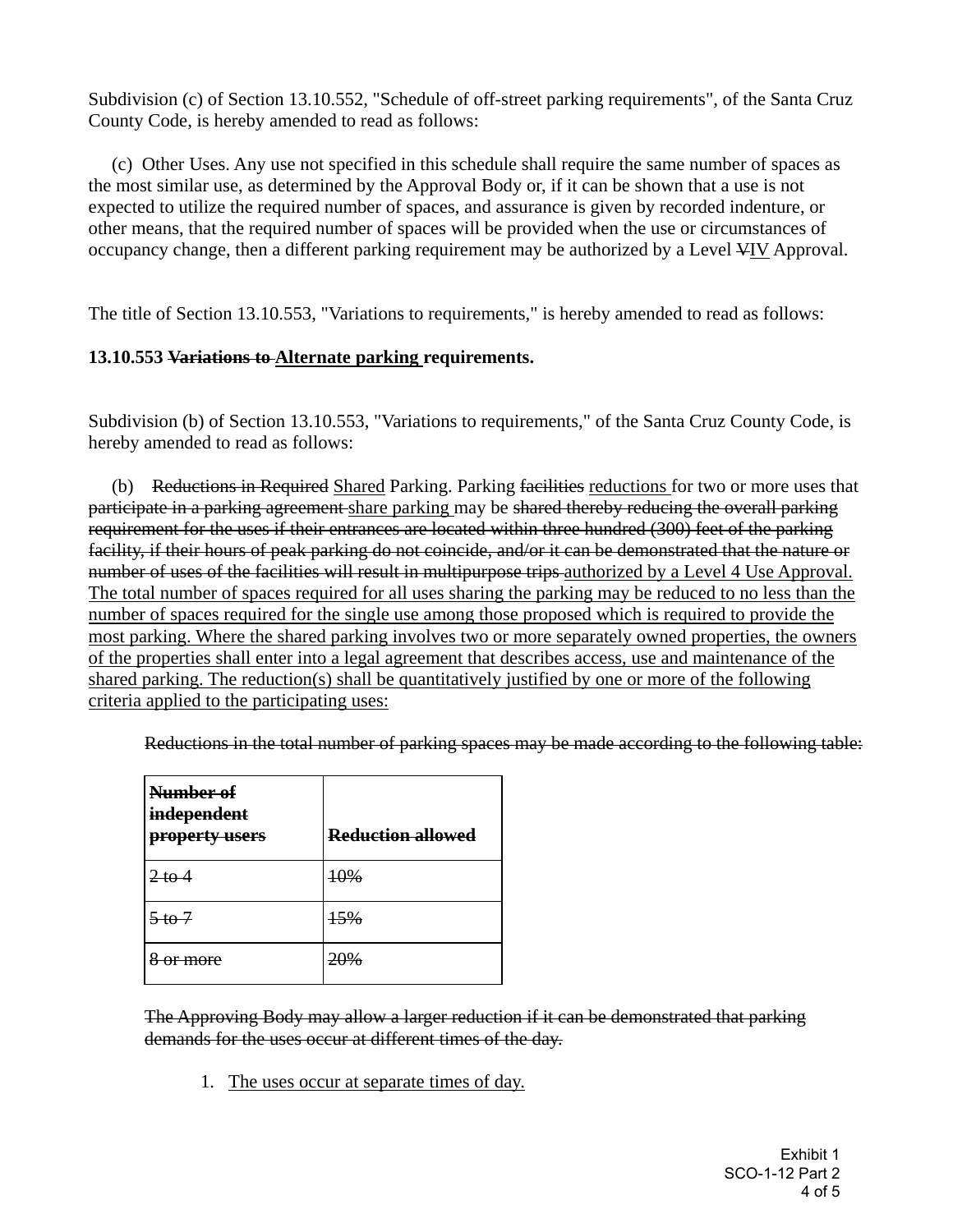- 2. The uses overlap, but their peak hours occur at different times of day.
- 3. The uses are complimentary or foster multipurpose trips.
- 4. The uses serve seniors, youth or other demographic groups known for belowaverage rates of vehicle ownership.
- 5. Valid statistical parking data from the site, neighborhood or applicable larger area indicate an appropriate level for shared parking.
- 6. The parking reduction is commensurate with the level of vehicle activity typically associated with the proposed use(s), site location or incremental change in site floor area or intensity of use.

Any applicant proposing a parking reduction pursuant to section 13.10.553(b) shall submit a parking study prepared by a qualified, independent, professional transportation planner or transportation engineer. The analysis shall: (1) recommend an appropriate parking reduction based on the above criteria, and, (2) where the shared parking involves separately owned properties, recommend terms of the associated parking agreement. The requirement for a parking study may be waived by the Planning Director if the proposed parking reduction is clearly proportionate to the proposed and possible future uses involved.

The first paragraph of Subdivision (d) of Section 13.10.553, "Variations to requirements," of the Santa Cruz County Code, is hereby amended to read as follows:

 (d) Transportation and Parking Alternatives Demand Management. Parking requirements prescribed for any use, or combination of uses on the same or adjoining sites may be reduced by as much as twenty (20) percent subject to acceptance of the Approving Body based upon a detailed Alternate Transportation and Parking Demand Management Program supplied by the applicant, and certified by the County, which may include, but is not limited to, provision of special transit incentives for employees, the operation of effective pooling programs, preferential parking arrangements priority parking for carpools, charter buses, club buses, company cars, employer's contribution to bus service cost, home delivery services staggered or variable or flexible work hours. Any proposed reduction greater than 20 percent shall include adequate evidence supporting the validity of a larger reduction.

> Exhibit 1 SCO-1-12 Part 2 5 of 5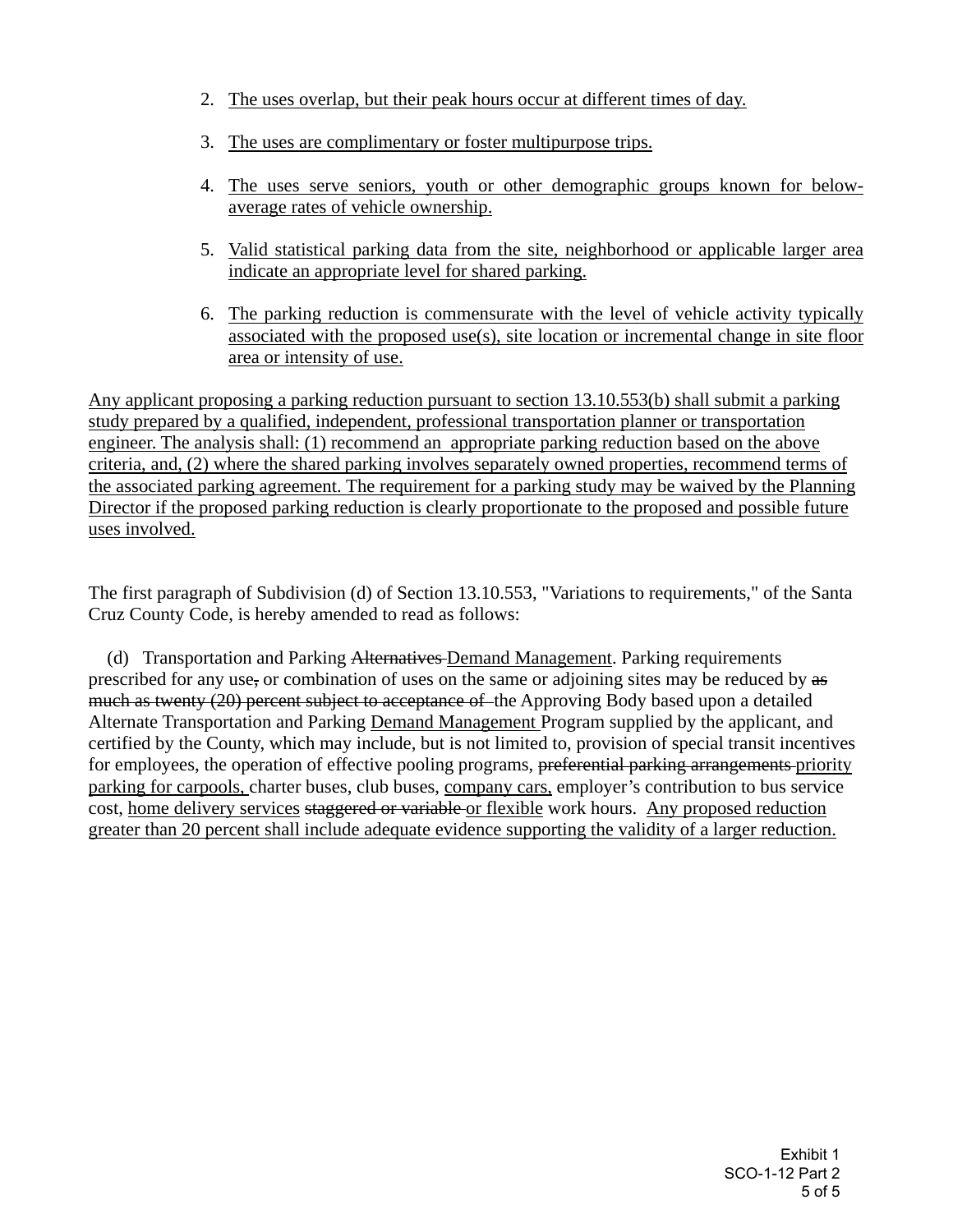# **Applicable Land Use Plan Objectives, Policies, and Definitions Applicable Implementation Plan Standards**

**LCP Objective 2.13 – Neighborhood Commercial Designation.** To provide compact, conveniently-located, and well designed shopping and service uses to meet the needs of individual urban neighborhoods, rural communities and visitors.

**LCP Policy 2.13.3 - Allowed Uses in the Neighborhood Commercial Designation.** Allow a variety of retail and service facilities, including neighborhood or visitor oriented retail sales, recreational equipment sales, personal services, limited offices, restaurants, community facilities including child care facilities, schools and studios, rental services, and similar types of retail and service activities.

**LCP Objective 2.14 – Community Commercial Designation.** To provide well-designed centers of concentrated commercial use accommodating a mix of activities serving the general shopping, service and office needs of community-wide market areas.

**LCP Policy 2.14.2 - Allowed Uses in the Community Commercial Designation.** Allow a wide variety of retail and service facilities, including retail sales, personal services, offices, restaurants, community facilities including child care facilities, schools and studios, hotels and recreational rental housing units, rental services, and similar types of retail and service activities.

**LCP Objective 2.15 – Professional and Administrative Office Designation.** To establish professional and administrative office areas where there is a recognized need for office uses, such as medical center areas and adjacent to commercial centers, and to provide for lower impact, non-retail commercial uses as a buffer between residential areas and more intensive commercial and industrial activities.

**LCP Policy 2.15.2 - Allowed Uses [in the Professional and Administrative Office Designation**]. Allow offices such as medical offices, business offices, branch banks, and real estate offices, as well as personal services, in areas designated for Professional and Administrative Offices. Allow restaurants of 500 square feet or less, intended to serve employees or clients of the office development, or restaurants with hours of operation that would allow parking to be shared with the office uses, subject to an approved parking plan. Restaurants are not allowed where the office designation is utilized as a buffer to residential areas. Allow retail sales •associated with nearby medical facilities and also allow small schools and studios. Allow child care facilities intended to serve the employees of the office development. Exclude other retail, wholesale, service commercial and industrial uses.

**Objective 2.16 – Visitor Accommodations Designation.** To provide for a variety of temporary residential uses in both Urban and rural areas which provide for visitor needs while preserving the unique environmental settings that attract visitors to the County and protecting residential communities in the County.

**LCP Policy 2.16.3 - Allowed Uses in the Visitor Accommodations Designation.** Allow a variety of visitor-serving uses in the Visitor Accommodations Designation, including motels,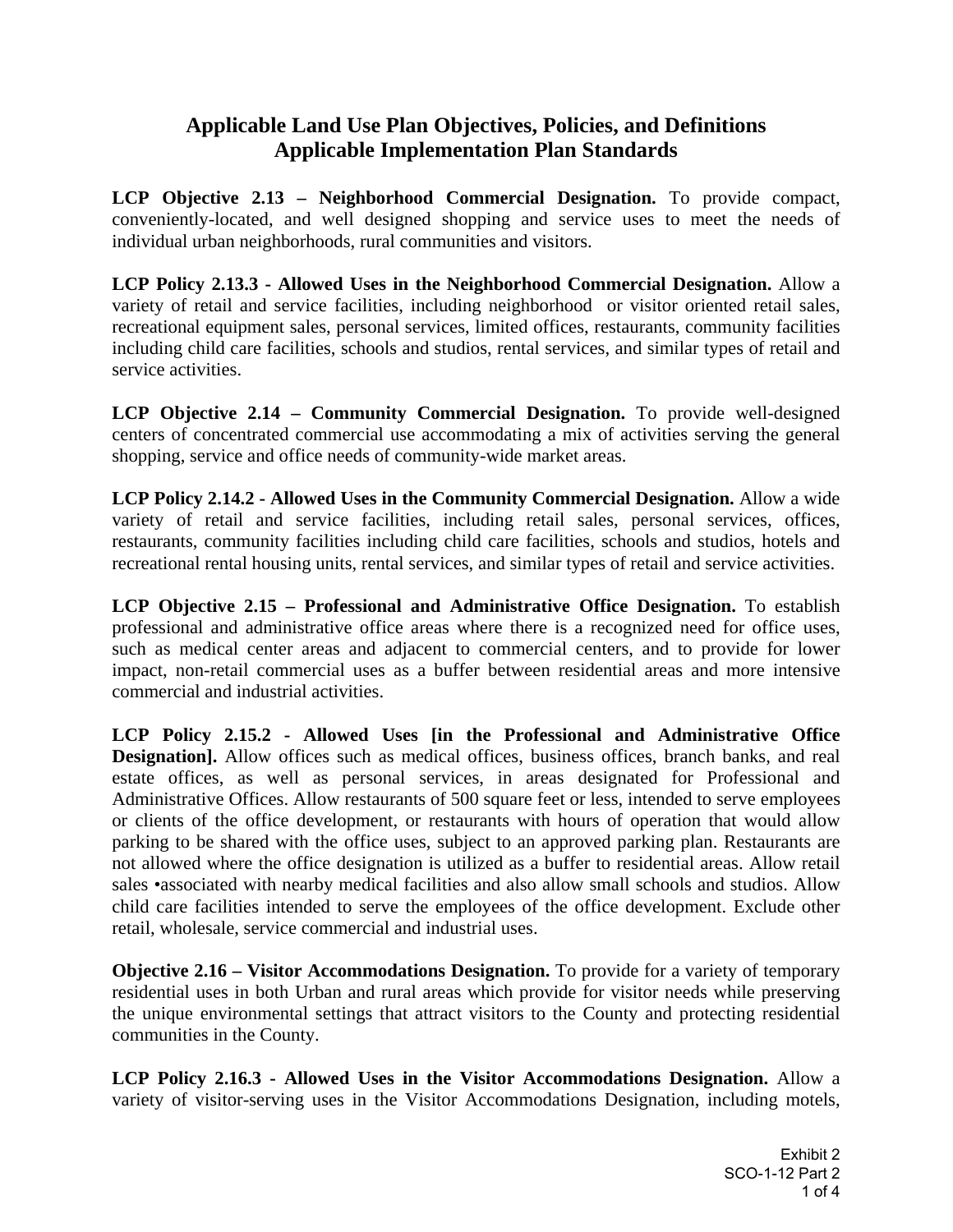hotels, inns, lodges, recreational vehicle parks, hostels, commercial camping, and, where appropriate, limited appurtenant public restaurants, visitor services and retail shops. Allow childcare facilities intended to serve both visitors and employees of the visitor-serving development. Require a Commercial Development Permit to establish and maintain such uses and closely monitor each use to prevent significant adverse impacts on adjacent residential areas.

**Objective 2.17 – Service Commercial and Light Industrial Designation.** To meet the service and employment needs of the community by providing for commercial services and light industrial activities in areas having adequate access and public services and where the impacts of noise, traffic, and other nuisances and hazards associated with such uses will not adversely affect other land uses.

**LCP Policy 2.17.2 - Location of Light Industry within the Coastal Zone.** Permit light industry to locate within the Coastal Zone only on sites currently designated Service Commercial/ Light Industry. Designation of additional sites for light industry shall require an amendment to the General Plan and LCP Land Use Plan. Designate new sites only when: (a) No other feasible alternatives exist, (b) There is a demonstrated need for new sites, (c) The site is not suitable for or designated for a coastal priority use, (d) A compelling public need is demonstrated, and

(e) Development of the site would be consistent with all General Plan and LCP Land Use Plan resource protection policies.

**LCP Policy 2.17.3 - Allowed Uses in Service Commercial and Light Industrial Designations.** Allow light industrial facilities such as assembly and manufacturing; commercial services facilities such as auto repair, contractors' yards, and warehousing; and outdoor sales facilities, such as nurseries, lumber yards, and boat and auto sales in the Commercial Services/Light Industry land use designation. Limit the permitted uses in this category to those without major pollution or nuisance factors. Limit general retail uses in this designation to those which require large showrooms or outside sales area, or those which are ancillary to a manufacturing use and market items produced on site. Allow child care facilities intended to serve the employees of the light industrial development. Allow limited office uses and those which are accessory to the approved service commercial or light industrial use.

**Objective 2.22 - Coastal Dependent Development.** To ensure priority for coastal-dependent and coastal-related development over other development on the coast.

**LCP Policy 2.22.1 - Priority of Uses within the Coastal Zone.** Maintain a hierarchy of land use priorities within the Coastal Zone: **First Priority:** Agriculture and coastal-dependent industry. **Second Priority:** Recreation, including public parks; visitor serving commercial uses; and coastal recreation facilities. **Third Priority:** Private residential, general industrial, and general commercial uses.

**LCP Policy 2.22.2 - Maintaining Priority Uses.** Prohibit the conversion of any existing priority use to another use, except for another use of equal or higher priority.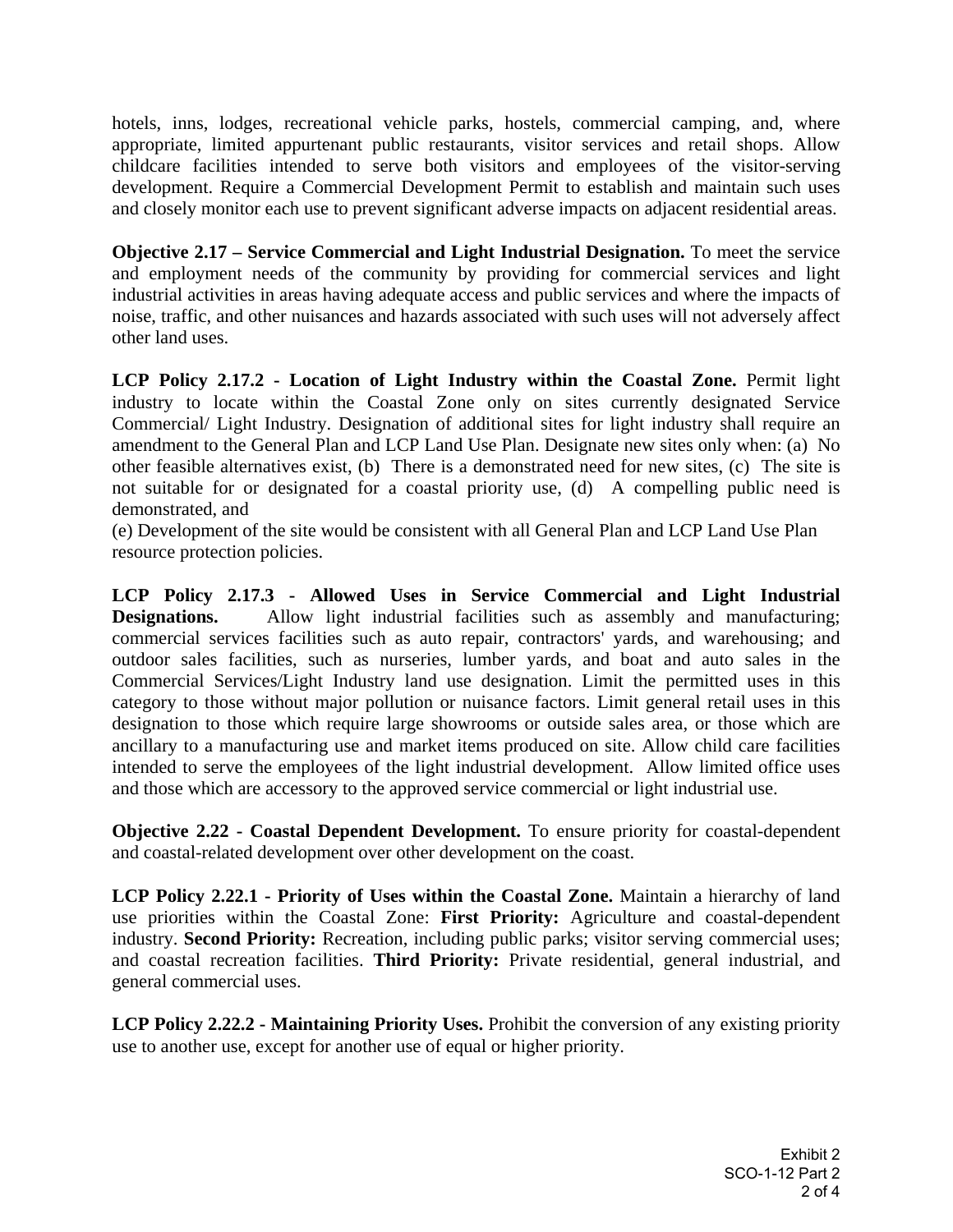**Land Use Plan Glossary – Development.** Inside the coastal zone "Development" means, on land, in or under water, the placement or erection of any solid material or structure; discharge or disposal of any dredged material or of any gaseous, liquid, solid or thermal waste; grading, removing, dredging, mining, or extraction of any materials, change in the density or intensity of use of land, including, but not limited to, subdivision pursuant to the Subdivision Map Act (commencing with Section 66410 of the Government Code) and any other division of land, including lot splits, except where the land division is brought about in connection with the purchase of such land by a public agency for public recreational use; change in the intensity of use of water or of access thereto; construction, reconstruction, demolition, or alteration of the size of any structure, including any facility of any private, public, or municipal utility; and the removal or harvesting of major vegetation other than for agricultural purposes, kelp harvesting, and timber operations which are in accordance with a timber harvesting plan submitted pursuant to the provisions of the Z'Berg -Nejedly Forest Practice Act 0f 1973 (commencing with Section As used in this section, "structure" includes, but is not limited to, any building, road, pipe, flume, conduit, siphon, aqueduct, telephone line, and electrical power transmission and distribution line.

**LCP Policy 7.5.7 – Beaches as Regional Parks.** Recognize the use of beach areas to satisfy regional recreational opportunities for County residents and improve access where appropriate.

**LCP Objective 7.7a – Coastal Recreation.** To maximize public use and enjoyment of coastal recreation resources for all people, including those with disabilities, while protecting those resources from the adverse impacts of overuse.

**LCP Objective 7.7b - Shoreline Access.** To provide a system of shoreline access to the coast with adequate improvements to serve the general public and the coastal neighborhoods which is consistent with the California Coastal Act, meets public safety needs, protects natural resource areas from overuse, protects public rights and the rights of private property owners, minimizes conflicts with adjacent land uses, and does not adversely affect agriculture, subject to policy 7.6.2.

**Objective 7.7c - Beach Access.** To maintain or provide access, including visual access, to every beach to which a granted access exists or to which the public has acquired a right of access through use, as established through judicial determination of prescriptive rights, and acquisition through appropriate legal proceedings, in order to ensure one access to every pocket beach and convenient, well distributed access to long sandy beaches, subject to policy 7.6.2.

**LCP Policy 7.7.10 - Protecting Existing Beach Access.** Protect existing pedestrian, and where appropriate, equestrian and bicycle access to all beaches to which the public has a right of access, whether acquired by grant or through use, as established through judicial determination of prescriptive rights, and acquisition through appropriate legal proceedings. Protect such beach access through permit conditions such as easement dedication or continued maintenance as an accessway by a private group, subject to policy 7.6.2.

**Implementation Plan Section 13.20.100(A) - Approval process.** (A) Review Process. All regulations and procedures regarding Coastal Zone approvals, including application, noticing, expiration, amendment, enforcement, and penalties, shall be taken in accordance with the